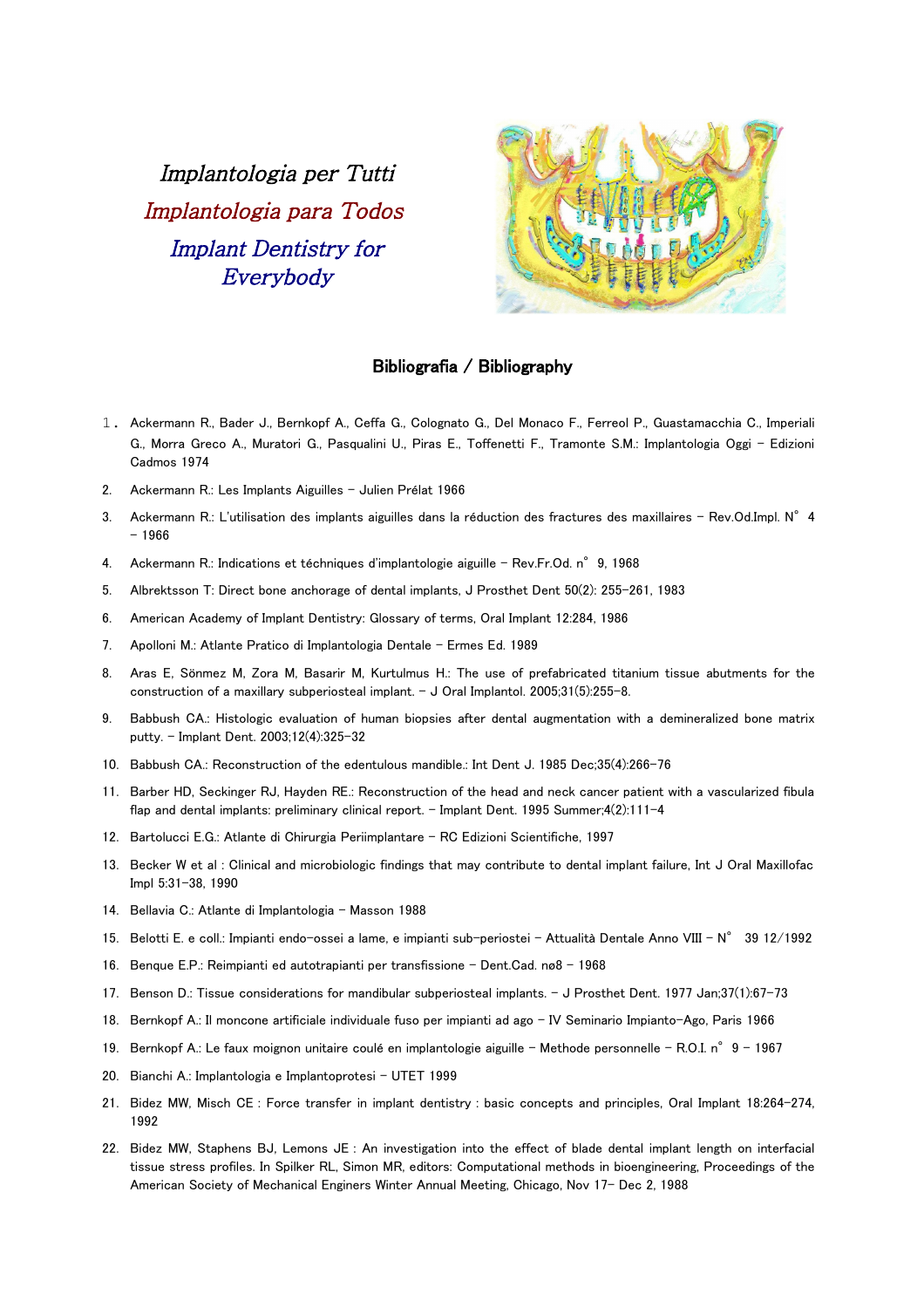- 23. Bodine RL, Sullivan DY, Lund DF, Vakay LR, Yanase RT.: The subperiosteal implant denture program at the University of Southern California. II. Prosthodontic preparations for oral surgery. - J Oral Implantol. 1977;7(1):11-32
- 24. Bodine RL, Vakay LR, Sullivan DY, Lund DF, Yanase RT.: The subperiosteal implant denture program at the University of Southern California. Part III. Design of implant denture substructure. - J Oral Implantol. 1977;7(2): 193-209
- 25. Bodine RL, Sullivan DY, Lund DF, Vakay LR, Yanase RT.: The subperiosteal implant denture program at the University of Southern California. Part I, introduction and implant denture removal. - Oral Implantol. 1977;6(4):531-45
- 26. Borghesio A.: Technic of subperiosteal implant. Rass Odontotec. 1954 Jan-Mar;35(1):46-60. Undetermined Language. No abstract available.
- 27. Boss JH et al. : The nature of the bone-implant interface, Med Prog Technol 20: 119-142, 1994
- 28. Branemark PI, Zarb G, Albrektsson T:Tissue integrated prostheses?: osseointegration in clinical dentistry, pp 11-77, 129-145, Chicago, 1985, Quintessence
- 29. Brown NL, House K, Leach A, Page K, Irvine GH, Sandy JR.: A paralleling device and ethylene vinyl acetate baffles for use with mandibular distraction osteogenesis: technical note. - J Orthod. 2004 Sep;31(3):181-9.
- 30. Brunski JB : The influence of functional use of endosseus dental implants on the tissue implant interface.II Clinical aspects, J Dent Res 58(!=) : 1970-1980,1979
- 31. Brunski JB : The influence of force, motion, and related quantities on the response of bone to implants. In Fitzgerald JR, edito : Non –cemented total Hip arthroplasty, pp. 7-21, New York, 1988, Raven Press
- 32. Brusca G.: Implantologia ad aghi Atti del 4° Congresso Internazionale A.I.S.I., Verona 18-19 Ottobre 2002 -Edizioni ETS Pisa, 2002
- 33. Brusca G.: Implantologia ad Aghi: considerazioni cliniche-pratiche Ed. Sagittario 2003
- 34. Brusca G.: Implantologia ad aghi. Considerazioni cliniche pratiche Atti del 5° Congresso Internazionale A.I.S.I., Verona 24-25 Ottobre 2003 – – Edizioni Litozetatre Zevio (VR), 2003
- 35. Buser D., Weber H.P., Lang N.P.: Tissue Integration of non-submerged Implants. 1-year Results of a Prospective Study with 100 ITI hollow-cylinder and hollow-screw Implants - Clin Oral Impl Res 1990; 1:33-40
- 36. Bustillo F, Kosinski T, Bachtell R.: A preliminary study of 37 subperiosteal implant candidates with atrophic mandibles. - J Oral Implantol. 1986;12(2):218-27
- 37.Carneiro Iorio P.A.: Studio anatomico-funzionale della mandibola applicato agli impianti intraossei ad ago Boll. Odont. Implant.  $N^{\circ}$  15 - 1972
- 38. Carranza Fermin A. Jr.: Glickman's Parodontologia Clinica Piccin 1990
- 39. Chanavaz M.: Sinus graft procedures and implant dentistry: a review of 21 years of surgical experience (1979-2000). - Implant Dent. 2000;9(3):197-206
- 40. Cheung LK, Chua HD.: A meta-analysis of cleft maxillary osteotomy and distraction osteogenesis. Int J Oral Maxillofac Surg. 2006 Jan;35(1):14-24. Epub 2005 Sep 8.
- 41. Cislaghi E., Bandettini M.V.: Gli impianti ago secondo la metodica di Scialom; tecnica chirurgica, clinica protesica e descrizione di soluzioni originali ottenute con pilastri artificiali in tantalio. - Clin.Od.Pr. Suppl. vol. XIV, 1968
- 42. Clelland NL, Lee JK, Bimbenet OC et al: A three-dimensional finite element stress analysis of angled abutments for an implant placed in the anterior maxilla, J Prosthodont 4(2) :95-100, 1995
- 43. Cochran D.L., Hermann J.S., Schenk R.K., Higginbottom F.L., Buser D.: Biologic Width around Titanium Implants. A Histometric Analysis of the implanto-gingival junction around Unloaded and Loaded Nonsubmerged Implants in the canine mandible - Journal of Periodontology  $N^{\circ}$  2/1997
- 44. Combres Michel: Un probleme en implantologie, la dépressibilité de la muqueuse et les implants aiguilles Revue S.S.O. n° 70 p. 794-798 – 1965
- 45. Combres Michel: Contribution a la thérapeutique de la parte d'une ou plusieurs incisives superieures par les implantes-aiguilles - L'information Dentaire n°24, 1974
- 46. Cranin AN, Sher J, Shpuntoff R.: Reconstruction of the edentulous mandible with a lower border graft and subperiosteal implant. - J Oral Maxillofac Surg. 1988 Apr;46(4):264-8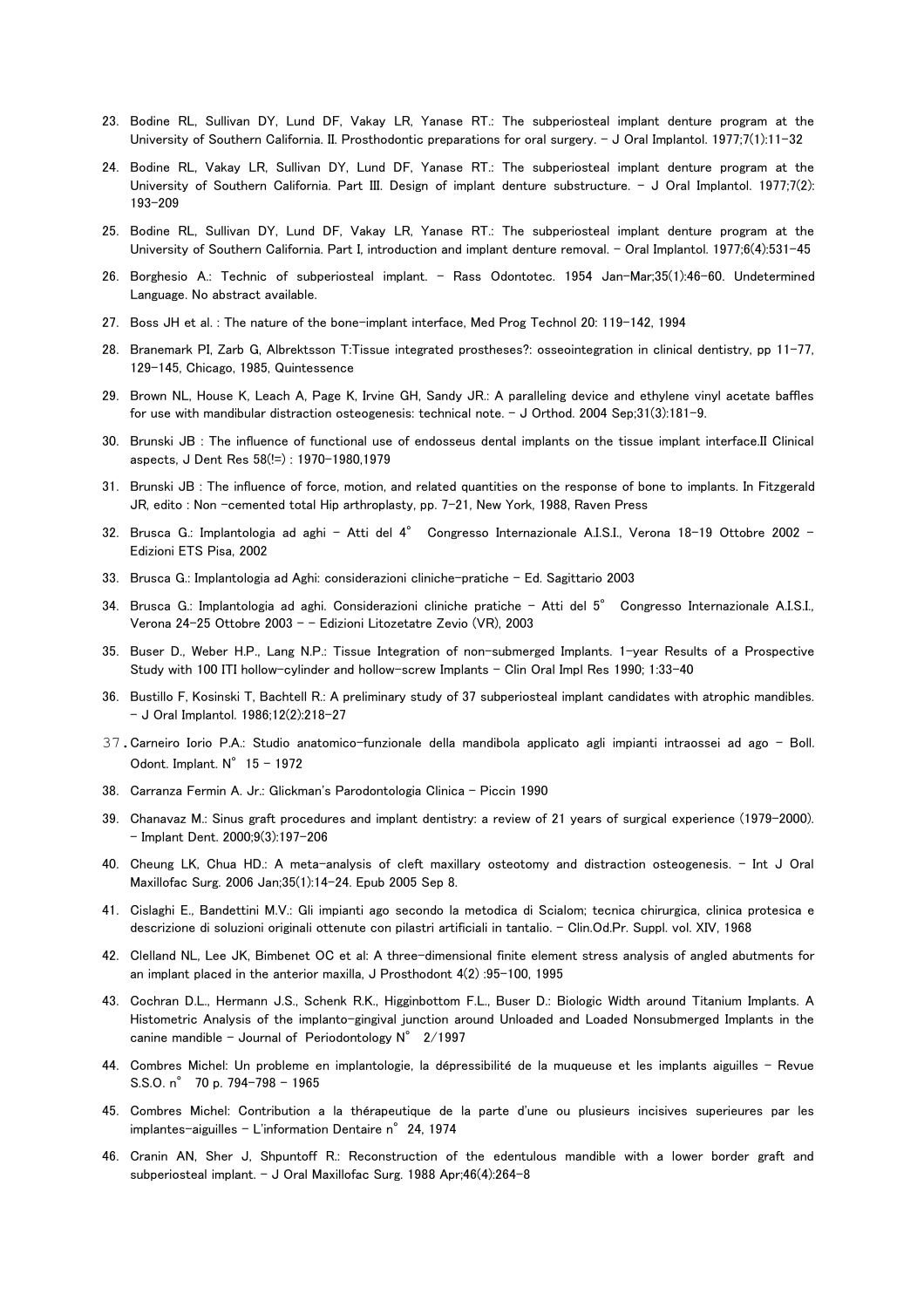- 47. Dal Carlo L.: L'ottimizzazione del tessuto peri-implantare marginale in implantologia sommersa Oralia Fixa n°6/98, pagg.10-13
- 48. Dal Carlo L.: Trattamento con Impianti Endoossei ad Ago delle Atrofie di Spessore e di Altezza nello Studio Odontoiatrico Libero-Professionale – Atti del 5° Congresso Internazionale A.I.S.I., Verona 24-25 Ottobre 2003 – Litozetatre Verona, 2003
- 49. Dal Carlo L.: Rigenerazione ossea guidata e impianto post-estrattivo immediato Gazzetta Medica Italiana Vol 160, N.1/2001 pagg.5-8
- 50. Dal Carlo L.: Nuova tecnica per l'inserzione di impianti a lama Estensione Distale Endoossea Dental Cadmos 16/2001, PAGG.41-49
- 51. Dal Carlo L.: Compatibilità della conformazione cuspidale dentaria e protesica con la fisiologia occlusale statica e dinamica – Oralia Fixa 3/99, Pagg. 8-11
- 52. Dal Carlo L., Brinon E.N.: Influencia de la lengua en la integraciòn de los implantes intra-òseos Revista Espanola Odontoestomatològica de Implantes N° 2 ;Vol. XII; 102-111 Abril-Junio 2004
- 53. Dal Carlo L.: Impianti a lama e vite emergente: aspetti chirurgici e protesici Atti del 6° Congresso Internazionale A.I.S.I., Bologna 25-26 Febbraio 2005 – Litozetatre Verona, 2005
- 54. Dal Carlo L.: Carico immediato con impianti sommersi: tre impianti a confronto in un medesimo caso clinico Doctor OS 2005 Mag;16(5): 513-517
- 55. Dal Carlo L.: Las numerosas aplicaciònes de la soldadora intra-oral de Mondani: 17 anos de experiencia clìnica Revista Espanola Odontoestomatològica de Implantes n°1, Vol.XIV, Marzo 2006
- 56. Dal Carlo L.: Integrazione delle diverse tecniche chirurgiche nel trattamento delle atrofie distali superiori Magazyn Stomatologiczny (ABC Zaklad Poligraficzny), Warszawa; 2006: 46-52
- 57. Dal Carlo L.: Protocollo di trattamento dei casi di periodontite espulsiva con passaggio diretto all'impianto-protesi fissa saldata – Atti del 7° Congresso Internazionale A.I.S.I. – Gli insuccessi in implantoprotesi: gestione e risoluzione – Bologna 23 e 24 marzo 2007:123-132
- 58. Dal Carlo L.: Carico immediato di impianti post-estrattivi immediati di impianti: gli espansori alveolari Doctor OS 2007 Apr.18(4)
- 59. Dal Carlo L.: La saldatura degli impianti sommersi. 12 anni di esperienza clinica Magazyn Stomatologiczny (ABC Zaklad Poligraficzny), Warszawa; 2007 9:64-70
- 60. Dal Carlo L.: Investigation on the implant type more proper to preserve the inter-proximal bone peaks European Journal of Implant Prosthodontics 2007;2:89-97
- 61. Dalkýz M, Ozcan A, Yapar M, Gökay N, Yüncü M.: Evaluation of the effects of different biomaterials on bone defects. - Implant Dent. 2000;9(3):226-35
- 62. De Carvalho Miguel R.: Controlli clinici fotografici e radiografici di impianti di aghi e impianti di Lo Bello in un periodo di 25 anni - Atti del XXVII Meeting Internazionale Impianti e Trapianti Dentari del G.I.S.I., Bologna 6-8 giugno 1997
- 63. De Luca M., Mangano C., Gatto R., Venini G.: L'impiego del Titanio in Implantologia Il Dentista Moderno, UTET, n° 3/1988, pag.531
- 64. De Marco T.J., Pain S.: Mandibular dimensional change. J.Prosth.Dent. 31: 482-485, 1974
- 65. Dimonte M.: La qualità dell'osso in implantologia orale. Valutazione di metabolismo e composizione ossea con tecniche diagnostiche non invasive- Focus N° 1/99,pag 9
- 66. Diotallevi P., Moglioni E.: Complicanze post-implantari a distanza Atti del 7° Congresso Internazionale AISI Bologna 2007
- 67. Doms P.: Tolleranza degli I.A.S. (impianti-ago-Scialom). Constatazioni sperimentali Boll. Od. Implant. N°8 1969
- 68. Doms P.: Nouvelles recherches experimentales sur les I.A.S. R.O.I. n° 41 1971
- 69. Donath K., Nyborg J.: Esame Istologico (post-mortem) di una mandibola con sei viti bicorticali Odontostomatologia e Implantoprotesi 8/1991
- 70. Fallschussel G.K.H.: Implantologia Odontoiatrica Scienza e Tecnica Edizioni Internazionali Milano 1986
- 71. Ferrante P.: Revisione bibliografica e clinica sul carico immediato Atti del 7° Congresso Internazionale AISI -Bologna 2007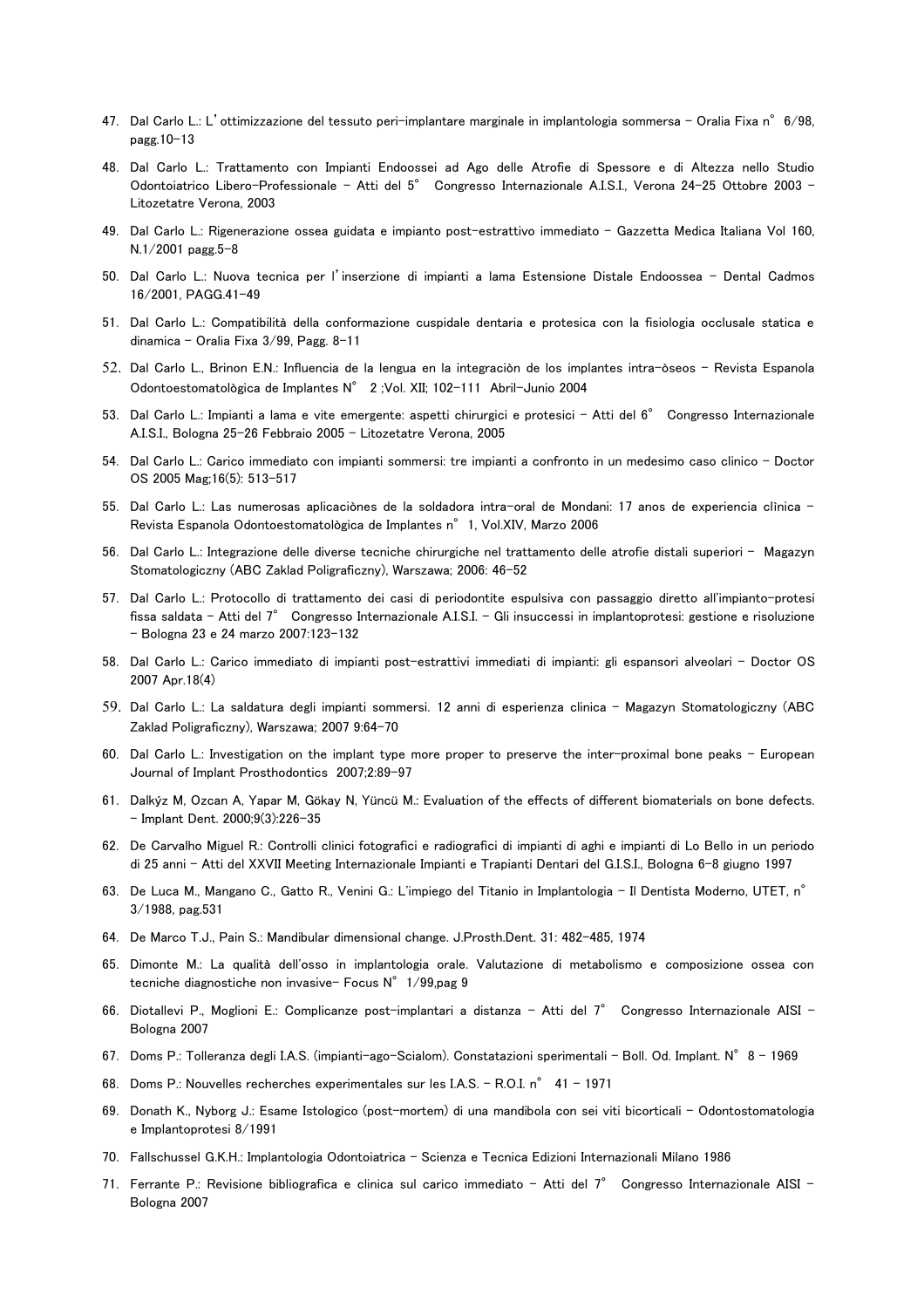- 72. Floris PL: Gli insuccessi implantoprotesici Atti del 7° Congresso Internazionale AISI Bologna 2007
- 73. Franco M, Ferronato G.: Il nervo mandibolare in odontostomatologia Frafin s.a.s. Editore, Padova 1996
- 74. French AA et al :Comparison of peri-implant stresses transmitted by four commercially available osseointegrated implants, Int J Periodontol Rest Dent 9: 221-230, 1989
- 75. Fugazzotto PA.: Treatment options for augmentation of the posterior maxilla. Implant Dent. 2000;9(3):281-7
- 76. Gaggl A, Rainer H, Chiari FM.: Horizontal distraction of the anterior maxilla in combination with bilateral sinuslift operation--preliminary report. - Int J Oral Maxillofac Surg. 2005 Jan;34(1):37-44.
- 77.Garbaccio D.-"Vite Autofilettante Bicorticale di Garbaccio"- Dental Post 4/1974
- 78. Garbaccio D.: La vite autofilettante bicorticale: principio bio-meccanico, tecnica chirurgica e risultati clinici Dental Cadmos 6/1981
- 79. Garcia AG, Martin MS, Vila PG, Saulacic N, Rey JM.: Palatal approach for maxillary alveolar distraction. J Oral Maxillofac Surg. 2004 Jul;62(7):795-8.
- 80. Gatti C., Chiapasco M.: Overdenture mandibolari su impianti con carico immediato Dental Cadmos N°15/98- pagg. 85-92
- 81. Gerber A.: Kiefergelenk und zahnokklusion Dtsch. Zahnarztl. Z. 26(1971), 119-141
- 82. Gershkoff A.: The subperiosteal unilateral implant as a distal abutment and as a support to periodontally involved teeth. - Dent Clin North Am. 1970 Jan;14(1):95-102.
- 83. Golec TS.: The mandibular full subperiosteal implant--a ten-year review of 202 cases. J Oral Implantol. 1989;15(3): 179-85.
- 84. Goodking R.J., Heringlake C.B.: Mandibular flexure in opening and closing movement. J. Prosth. Dent. 30: 134-138, 1973
- 85. Gould T, Westbury L, Burnette D : Ultrastructural study of the attachment of human gingiva to titanium in vivo, J Prosthet Dent 52: 418, 1984
- 86. Grafelmann H.L., Pasqualini U., Garbaccio D.: Dasselbstschneidende, bicortical abgestutza Schraubimplant. Biomechaniches Prinzip, Chirurgische technik und Klinische Resultate - Orale Implantologie 9/1981
- 87. Grotowski T.A.: Utilisation dans des cas de parodontopathies d'implants en un temps de Garbaccio: Resultats à cinq ans - Implantodontie 4/1995
- 88. Grotowski T.A., Dal Carlo L.: Implantoprosthetic solutions in the single missing teeth side defects Sztuka Implantologii 2007 n.2 (4):34-38
- 89. Grotowski T., Dal Carlo L., Garbaccio D.: Carico funzionale immediato di impianti a vite bicorticale di Garbaccio postestrattivi immediati. Studio multicentrico prospettico su oltre 15 anni di esperienza implanto-protesica – Chir Orale Anno 3 n.1/2007:6-12
- 90. Harris H.L.: Effect of loss of vertical dimension on the anatomic structures of the head and neck J.Am.Dent.A., 25:175, 1938
- 91. Hruska A.R.: Intraoral Welding of Pure Titanium Quintessence International N° 10/1987, pagg.683,687
- 92. Hashimoto M et al. : Ultrastructure of the peri-implant jiunctional epthelium on single crystal sapphire endosseus dental implant loaded with functional stress, J Oral Rehabil 16 :261-270, 1989
- 93. Iida S, Kogo M, Aikawa T, Masuda T, Yoshimura N, Adachi S.: Maxillary distraction osteogenesis using the intraoral distractors and the full-covered tooth-supported maxillary splint. - J Oral Maxillofac Surg. 2007 Apr;65(4):813-7
- 94. Ivanoff C., Sennerby L., Lekholm U.: Influence of mono- and bicortical anchorage on the integration of titanium implants. A study in the rabbit tibia - International Journal Oral Maxillofacial Surgery 1996; 25: 229-235
- 95. Jaffin RA, Berman CL : The excessive loss of Branemark fixtures in Type IV bone : a 5 year analysis, J Periodontol  $62(1)$ : 2-4, 1991
- 96. Jahn M. Histopathology of an Osseointegrated Bicortical Screw Implant. ZMK 1995; 1: 2-3.
- 97. Jahn E : Bindegewebige aufhangung bei blattimplantaten : Vorlaufige Mitteilung. Schweiz Monatsschr Zahnheilk 85: 1143, 1975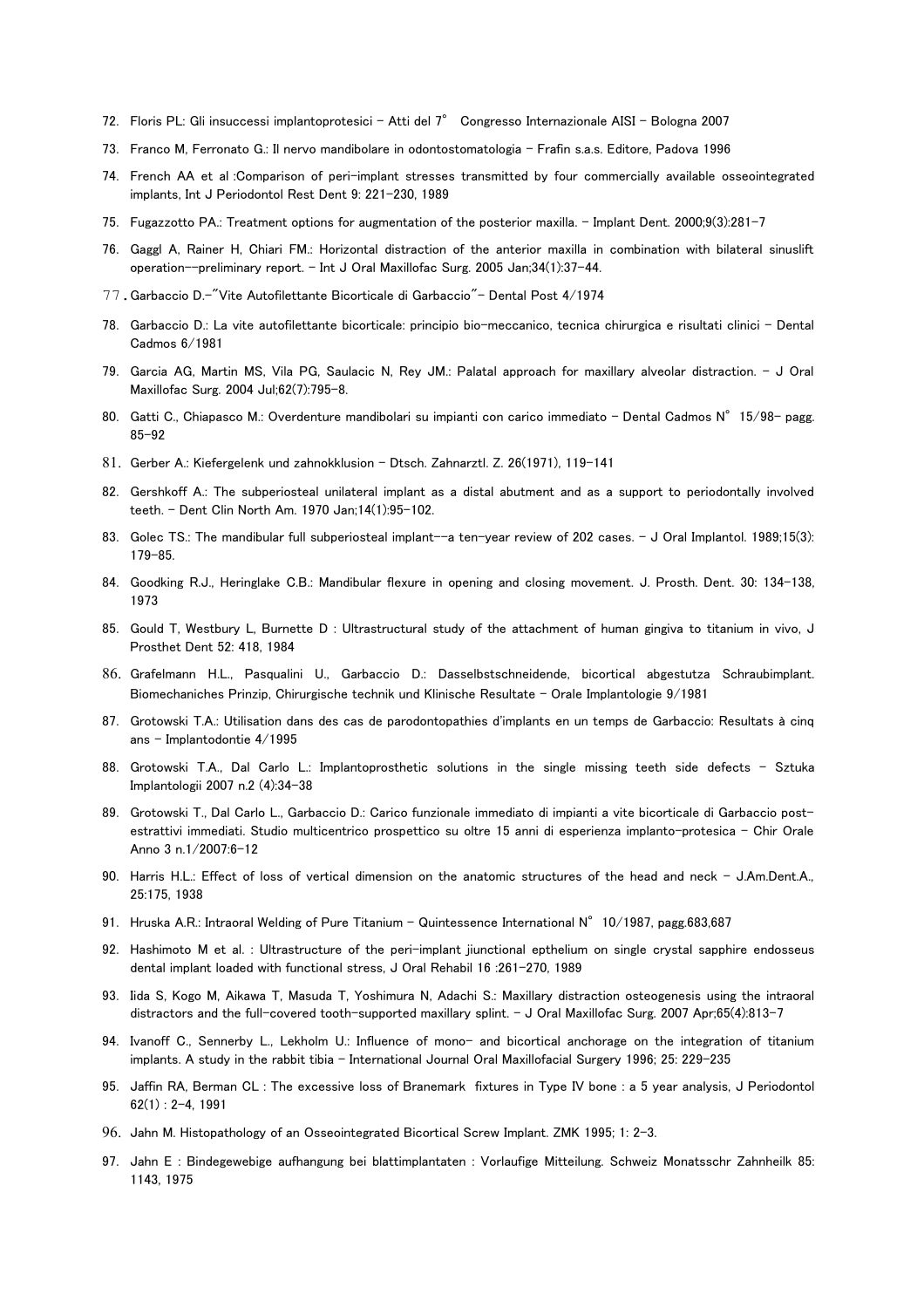- 98. James RA,Kelln E : A histopathological report on the nature of the epithelium adn underlining connective tissue which surroundsimplant posts, J Biomed Mat Res 5:373, 1974
- 99. James RA : The support system and the pergingival defense mechanism of oral implants, J Oral Implan 6:270, 1976
- 100.James RA : tissue response to dental implant devices. In Hardin JF,editor : Clarck's clinical dentistry, Philadelphia, 1986, JB Lippincott.
- 101. James RA, Schultz RL : Hemidesmosomes and the adhesionof jiunctional epthelial cells to metal implants : a preliminary report, J Oral implant 4:294-302,1974
- 102. Jankelson R.R.: Neuromuscolar Dental Diagnosis and Treatment Ishiyaku EuroAmerica Inc., St. Luis 1990
- 103. Jensen OT.: Allogeneic bone or hydroxylapatite for the sinus lift procedure? J Oral Maxillofac Surg. 1990 Jul;48(7): 771
- 104.Johansson C, Albrektsson T :Integration of screw implants in the rabbit :a 1- year follow- up of removal torque of titanium implants, Int J Oral Maxillofac Surg 2:69, 1987Jahn E: Bindegewebige aufhangung bei lattimplantaten :Vorlaufige Mitteilung. Schweiz Monatsschr Zahnheilk 85 :1143, 1975
- 105. Jones S, Travis C.: A comparison of load transfer characteristics between bilateral and continuous mesostructure bar mandibular subperiosteal implant dentures. - J Oral Implantol. 1986;12(2):271-83
- 106. Judy KW, Misch CE.: Evolution of the mandibular subperiosteal implant. N Y J Dent. 1983 Jan;53(1):9-11.
- 107. Kaplan F.S.: Prevenzione e trattamento dell'osteoporosi Simposi Clinici N° 7/1997, pagg.2-21
- 108. Kapur KK: Veterans Administration co-ooperative dental implant study comparison between fixed partial dentures supported by Blade-Vent implants and partial dentures,J Prosthet Dent 59: 499-512, 1987
- 109. Kinoshita Shiro: Atlante a colori di Parodontologia Piccin 1987
- 110. Koellner H.J.: Das Verhalten der Mandibula bei der Registrierung der retrudierten Kontaktposition. Zahn-, Mund- u. Kieferheilk. 66: 792-796, 1978
- 111.Koth DL, McKinneyRV Jr :The single crystal sapphire endosteal dental implant. In Hardin Jf, editor : Clark's clinical dentistry, Philadephia,1981, JB Lippincott
- 112. Kregdze M.: Un metodo per la scelta del modello miglioredi implantoprotesi attraverso l'analisi tridimensionale a elementi finiti - Quintessence International 11/1994
- 113. Laforgia D., Mangini F., Marini N., Mondani P.: Un impianto alla volta: La Vite Autofilettante de Dott. Garbaccio Odontostomatologia e Implantoprotesi 9/1986
- 114. Lauwers F, Mayorca-Guiliani A, Lopez R, Woisard-Bassols V, Paoli JR, Boutault F.: Maxillofacial intraoral distraction osteogenesis followed by elastic traction in cleft maxillary deformity. - Int J Oral Maxillofac Surg. 2005 Jan;34(1): 85-8.
- 115. Lew I, Judy KW.: The subperiosteal implant and the geriatric patient. J Am Soc Geriatr Dent. 1971 Jan;6(1):3-4
- 116. Limoge M.: Historique de l'implantologie jusqu'à l'avenement des implants aiguilles C.R. du 1° seminaire National des Implants Aiguilles - Paris S.O.I.A. - 1963
- 117. Linder L et al : Electron microscopic analysis of the bone-titanium interface, Acta Orthopo Scand 54: 45-52, 1983
- 118. Linkow I.L., Mangini F.: Tecniche implantari ed Implantoprotesiche Piccin 1997
- 119. Linkow LI, Maheler MS: Validating the endosteal blade-vent implant, Oral Health, Nov 1975, vol 65, n 11
- 120. Linkow LI: Endosseous Oral Implantology: A 7-year progress Report, Dental Clinics of North America, 14:1,1970
- 121. Linkow LI, Donath K, Lemons JE : Retrieval analysis of a blade implant after 231 month of clinical function, Implant Dent 1:37-43, 1992
- 122. Linkow LI: The blade-vent : a ne dimension in endosseous implants, Dent Concepts 11: 3-18, 1968
- 123. Linkow LI: The blade vent, Oral Implant, vol 1,n 3, 1971
- 124.Linkow LI: Bladevent design rationale, The Rhodesian J of Dentistry, n 3, 1975
- 125.Linkow LI : An honest evaluation of blade type implants, The Bulletin of the Hudson County Dental Society, 1972
- 126.Linkow LI :The endosseous blade : a new dimension in oral implantology, Rev Trim Implant,5: 13-24, 1968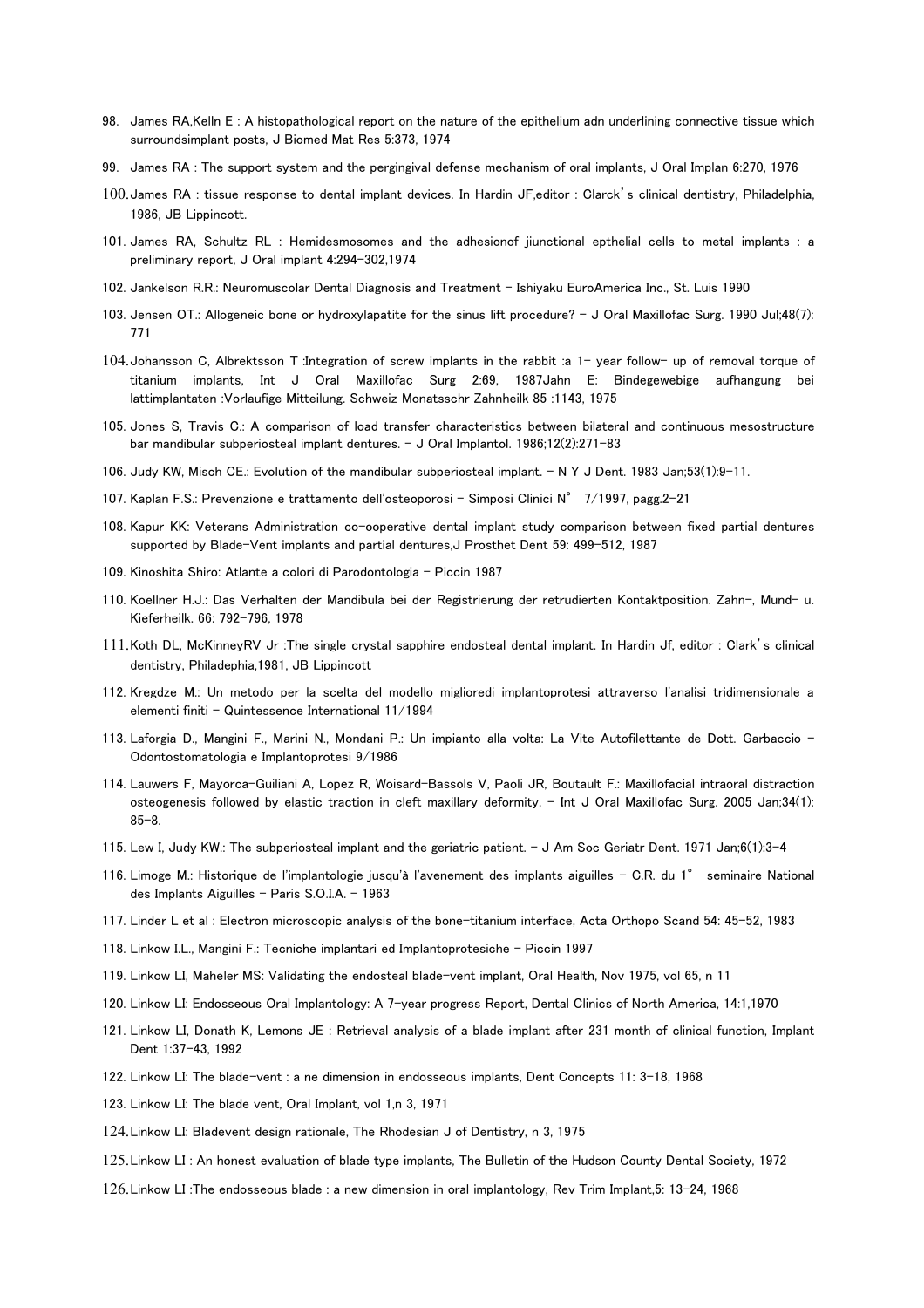- 127. Linkow LI, Chercheve R: Theories and techniques of oral implantology, vol I, St Louis, 1970, Mosby.
- 128.Linkow LI : Endosseous blade-vent implants: a two-year report,J Pros Dent, april 1970
- 129.Linkow LI, Kohen AP: Evaluation of 564 implant Patients (1540 implants), Int J Oral Implant,1979
- 130. Linkow LI: Mandibular Implants : a dynamic approach to oral implantology, pp1o-12. New Haven, Conn, 1978, Glarus
- 131. Linkow LI.: Hinged tripodal subperiosteal implants for severely atrophied mandibles Department of Implant Dentistry, NYU College of Dentistry, New York, USA. - Dent Today. 1996 Apr;15(4):70, 72-3
- 132. Linkow LI.: Evolutionary design trends in the mandibular subperiosteal implant. J Oral Implantol. 1984;11(3):402-38.
- 133. Linkow LI.: Some variant designs of the subperiosteal implant. Oral Implantol. 1972 Winter;2(3):190-205.
- 134. Linkow LI: The blade-vent : a new dimension in endosseous implants, Dent Concepts 11: 3-18, 1968
- 135. Lloyd Dubrul E.: Anatomia Orale E.E. edi ermes, Milano 1982
- 136. Lorenzon G., Bignardi C., Zanetti E.M., Pertusio R.: Analisi Biomeccanica dei Sistemi Implantari Dental Cadmos 10/2003, pagg. 63-86
- 137. Manenti P.: Ago palatale per il mascellare superiore e lama bicorticale per la mandibola come unica risoluzione in creste ossee particolarmente riassorbite – Atti del XXI Meeting Internazionale Impianti e Trapianti Dentari del G.I.S.I., Bologna 31 maggio - 2 giugno 1991
- 138. Manzoni T.: Fisiologia dell'Apparato Stomatognatico USES Edizioni Scientifiche Firenze 1982
- 139. Martinez M., Aguilar T., Barghi N., Rey R.: Prevalenge of TMJ clicking in subject with missing posterior teeth-J.Dent.Res. 63(1984), 345 (abstract N° 1568)
- 140. Marx H.: Die funktionsbedingten elastischen Deformierungen der menschlichen Mandibula. Habil., Mainz 1966
- 141.Marx H.: Die elastische Deformation der Mandibula unter der Funktion. Fortsch. zahnaerztl. Implantol.. 1: 264-265, 1985
- 142. Marx RE, Garg AK. A novel aid to elevation of the sinus membrane for the sinus lift procedure. Implant Dent. 2002;11(3):268-71
- 143. Marziani L.: Subperiosteal implantation of supporting framework for a prosthesis. Dtsch Zahnarztl Z. 1955 Aug 15;10(16):1115-29.
- 144. Marziani L.: Subperiosteal implants in the jaws for support of dental prostheses. An Esp Odontoestomatol. 1955 May;14(5):339-69
- 145. Marziani L.: Subperiosteal implants in the jaws for support of dental prostheses. An Esp Odontoestomatol. 1955 Apr;14(4):255-303
- 146. Marziani L.: Method of subperiosteal one-stage tantalum implantations. Osterr Z Stomatol. 1954 Nov;51(11):577-81.
- 147. Marziani L.: One stage subperiosteal tantalum implantation. Revue Stomatol. 1954 Aug-Sep;55(8-9):638-40.
- 148. Marziani L.: Intraosseous and subperiosteal dental implants. Riv Ital Stomatol. 1953 Aug;8(8):998-1013
- 149. Massironi D., Battistelli A., Pascetta R.: La precisione nella restaurazione protesica Resch Editrice 1993
- 150. McGlumphy E.A., Campagni K.W.V., Peterson L.J.: A comparison of the stress transfer characteristics of a dental implant with a rigid or a resilient internal element. J.Prosth.Dent. 62: 586-593, 1989
- 151.McKinneyRV Jr, Koth DL :The single crystal sapphire endosteal dental implant: material characteristics and 18 month experimental animal trials. J Prosthet Dent 47: 69-84, 1982
- 152. McKinneyRV Jr et al :Histological results from a comparative endosteal dental implant study, J Dent Res 66 (spec issue:186, 1987)
- 153. McKinneyRV Jr, Steflick DE, Koth DL :The biological response to the single crystal sapphire endosteal dental implant: scanning electron microscopic abservations, J Prosthet Dent 51: 372-379, 1984
- 154. McKinneyRV Jr, Steflick DE, Koth DL :Ultrastructural surface topografy of the single crystal sapphire endosteal dental implant, J Prosthet Dent 51: 372-379, 1984
- 155. McKinneyRV Jr, Steflick DE, Koth DL :Evidence for a jiunctional epthelial attachment to ceramic dental implants : a transmission electron microscopic study, J Periodontol 56: 579-591, 1985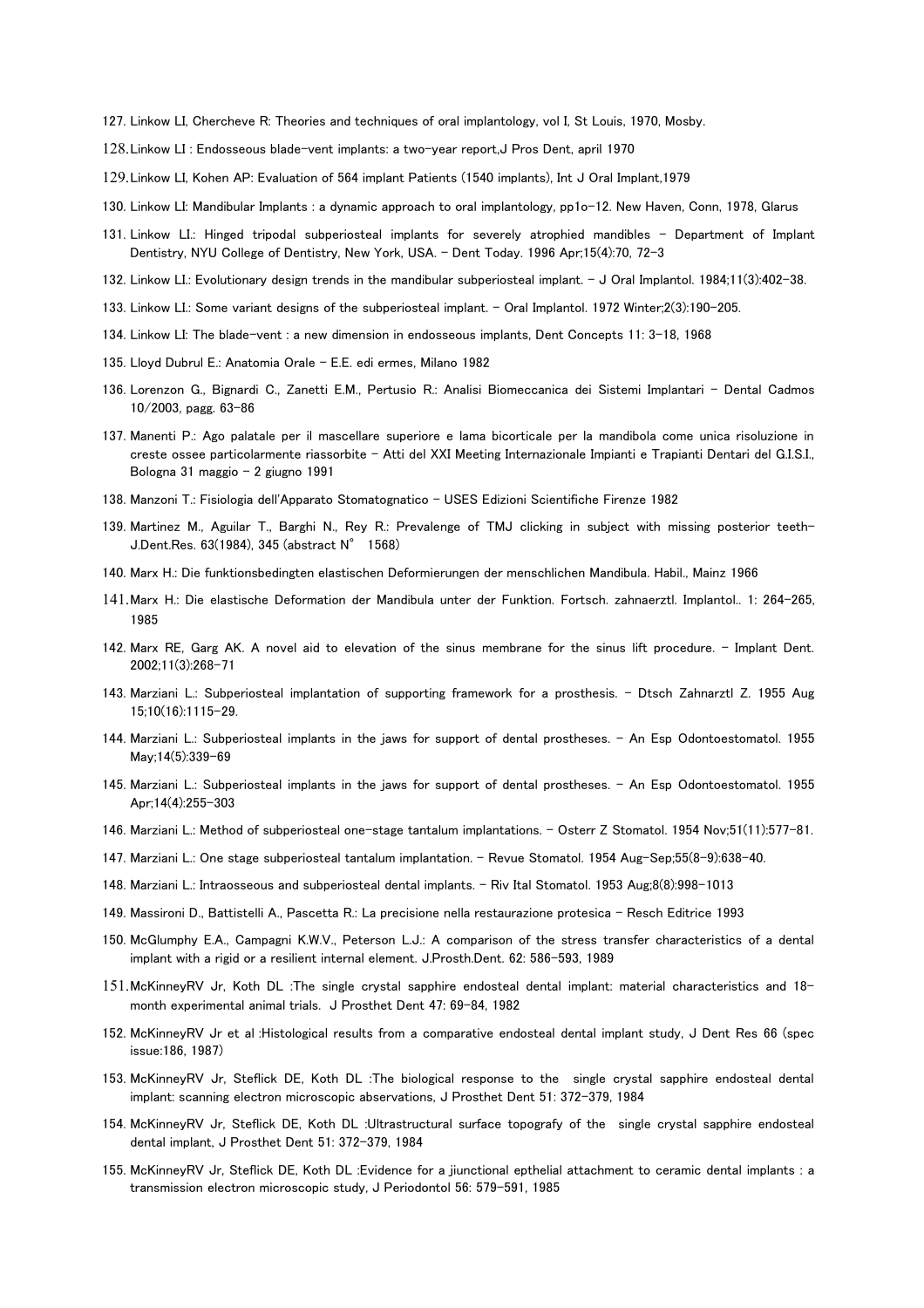- 156. Mc Neill C.: L'occlusione Basi Scientifiche e Pratica Clinica Scienza e Tecnica Dentistica Edizioni Internazionali srl / Milano 1999
- 157. Minichetti JC.: Analysis of HA-coated subperiosteal implants. J Oral Implantol. 2003;29(3):111-6; discussion 117-9.
- 158. Misch CE : Treatment planning and implant dentistry (abstract), Misch Implant Institute Manual, Dearborn, Mich.,1985
- 159. Misch CE: Bone character: second vital implant criterion, Dent Today 39-40, June/July 1988
- 160. Misch CE: Density of bone : effect on treatment plans, surgical approach, healing, and progressive loading, Int J Oral Implant 6: 23-31,1990
- 161. Misch CE, Judy KWM : Classification of partially edentulous arches for implant dentistry, Int J Oral Implant 4:7-12, 1987
- 162. Misch CE, Judy KWM: Patient dental-medical implant evaluation form, Int Cong Oral Implant. 1987
- 163. Misch CE: Osteointegration and the submerged Blade implant, J Houston District Dent Assoc 12-16, January 1988
- 164. Misch CE: Classification de l'os disponible en implantologie, Implantodontie, 6/7: 6-11, 1992
- 165. Misch CE: Blade vent implant : still viable, Dent Today 8(9):34, 42, 1989
- 166. Misch CE: Contemporary t dentistry, Harcourt Publishers 2 ed, Mosby, 1999
- 167. Misch CE:Three-dimensional finite element analysis of two plate form neck designs, Master's thesis, University od Pittsburgh, 1989
- 168. Misch CE, Bidez MW : Implant protected occlusion :a biomechanical rationale, Compend Cont Educ Dent 15(11) : 1330-1343,1994
- 169. Misch CE, Dietsh F.: Bone-grafting materials in implant dentistry. Implant Dent. 1993 Fall;2(3):158-67.
- 170. Mondani P.L., Mondani P.M.: La saldatrice elettrica intraorale di Pierluigi Mondani- Odontostomatologia e Implantoprotesi N°4/1982
- 171. Mondani P., Imperiali G.M., Caprioglio D., Aru G.: Impianto ad ago come soluzione protesica nelle agenesie dentali Odontostomatologia ed Implantoprotesi N°6/1984
- 172.Mondani PL, Cantoni E, Mondani PM: New method for the reduction of mandibular fractures- Riv. Odonstomatol. Implantopr. 5/1983
- 173. Mondani P.L.: Casi recenti ed antichi scelti nell'archivio dell'Associazione Studi Impianti ad Ago Atti del XXV Meeting Internazionale Impianti e Trapianti Dentari del G.I.S.I., Bologna 26-28 maggio 1995
- 174. Mondani P.M.: La scansione: mezzo assoluto nell'evidenziare il decorso del nervo alveolare per gli impianti Atti del XXV Meeting Internazionale Impianti e Trapianti Dentari del G.I.S.I., Bologna 26-28 maggio 1995
- 175.Monson G.: Occlusion supplied to crown and bridgework Nat. Dent. A. J., 7:399, 1920
- 176. Moore DJ, Hansen PA.: A descriptive 18-year retrospective review of subperiosteal implants for patients with severely atrophied edentulous mandibles. - J Prosthet Dent. 2004 Aug;92(2):145-50.
- 177. Muratori G.: History of the development of the subperiosteal implant, its use and alternative suggestions Dent Cadmos. 1985 Jan 15;53(1):105-6, 109-14, 117-9
- 178. Naitoh M, Dula K, Ito Y, Toyoda T, Kurita K, Ariji E.: Postoperative tomographic assessment of veneer bone grafting with implant placement in the maxillary anterior region. - Implant Dent. 2005 Sep;14(3):301-7
- 179. Ney T., Schulte W.: Implantatbelastung durch Knochendeformation im interforaminalen Bereich des Unterkiefers bei funktioneller Beanspruchung. Z. Zahnaerztl. Implantol. 4: 109, 1988
- 180.Niederdellmann H., Uhlig G., Joos U.: Das elastische Formverhalten der Mandibula unter funktioneller Belastung. Quintessenz 32: 1113-1117, 1981
- 181. Niznick G.A.: Un approccio multimodale alla protesi su impianti Clinica Odontoiatrica Nord America 24:609-627, 1991
- 182.Omar R., Wise M.D.: Implications of mandibular flexure. Oral Rehab. 9: 209-221, 1981
- 183. Padula E., Poli GP: La distrazione degli innesti ossei nei mascellari superiori Atti del 7° Congresso Internazionale AISI – Bologna 2007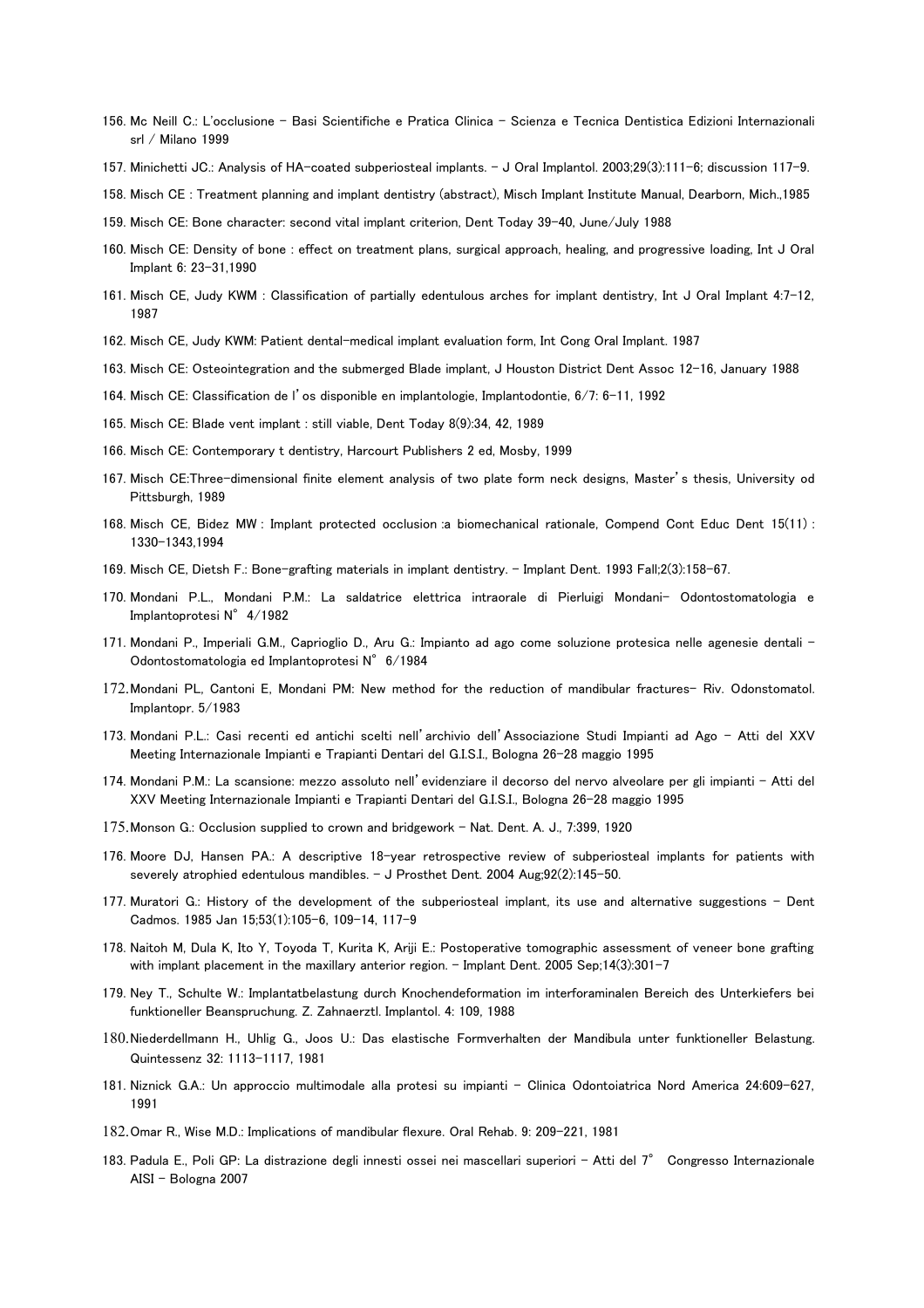- 184. Paoleschi C.: Nuove vedute sull'implantologia ad ago: un nuovo sistema d'impianto ed un nuovo tipo di travata su impianto con moncone artificiale in resina completamente isolato dall'ambiente orale. - Dental Cadmos n°14, 1971
- 185. Paoleschi C.: Gli aspetti attuali dell'implantologia alla luce delle più recenti esperienze ed acquisizioni Dental Cadmos, maggio 1971
- 186. Paoleschi C.: La forma d'impianto ideale in rapporto alle esigenze della fisiopatologia dell'osso: l'ago di titanio Dental Cadmos n°3, 1972
- 187. Paoleschi C.: L'impianto ideale: l'ago di titanio Dental Cadmos marzo 1972
- 188. Paoleschi C.: Considerazioni ed esperienze con l'impianto ad ago di titanio Dental Cadmos, settembre 1972
- 189. Paoleschi C.: L'implant-aiguilles en titane IX Séminaire S.O.I.A., Paris 1972
- 190. Papa F, Cortese A, Maltarello MC, Sagliocco R, Felice P, Claudio PP.: Outcome of 50 consecutive sinus lift operations. - Br J Oral Maxillofac Surg. 2005 Aug;43(4):309-13
- 191. Pappalardo G., Tamburo De Bella A.: Pilastri distali artificiali su aghi di tantalio per protesi fisse dell'arcata inferiore Riv.Med.Od. N°4, 1967
- 192. Pasqualini M.E.: Implantoprotesi in un caso di monoedentulismo: Analisi retrospettiva a 27 anni Dental Cadmos 10/99, Pagg. 61-64
- 193. Pasqualini M.E., Mangini F., Colombo D., Manenti P.A., Rossi F.: Stabilizzazione di Impianti Emergenti a Carico Immediato Saldatrice Endorale - Dental Cadmos 9/2001 pagg. 67-76
- 194. Pasqualini U., Manenti P., Pasqualini M.E.: Indagine Istologica su Ago Emergente Fratturato Implantologia Orale, Numero 2, Aprile 1999
- 195. Pasqualini U: Le Patologie Occlusali Masson 1993
- 196. Pasqualini U.: Reperti anatomo patologici e deduzioni clinico chirurgiche di 91 impianti alloplastici in 28 animali da esperimento. – Riv. It. Di Stomat.; 12: 1180-1281, 1962
- 197. Patel KK, Loukota RA, Spencer RJ.: Protection of the lip from the activator arm of maxillary distractors. Br J Oral Maxillofac Surg. 2004 Dec;42(6):575-7.
- 198. Perni E.M.: Denti fissi con impianti ago Il Polso n° 20, 1969
- 199. Perni E., Gardini P.: Controle a distance de 1502 cas d'implants aiguilles realisés en quatre ans Cas traités Les échecs et leur causes - R.O.I.  $N^{\circ}$  45 - 1972
- 200. Perni E., Gardini P.: Controllo a distanza di 2032 casi di impianti-ago effettuati in cinque anni. Casistica insuccessi. IX Sem. Int. Impl., Parigi 1972
- 201. Perni E., Festuccia L.: Controllo a distanza di 2726 casi di impianti ago effettuati in sei anni. Suppl. al N.20 Boll. Od. Impl., 1973
- 202. Perni E.: impianti ago e metabolismo osseo Annali Ravasini n.911, 1974
- 203. Pierazzini A et al: Peri-implant histological reactions : preliminary observations and experimental research, Int J Oral Implant 8: 33-41, 1991
- 204. Pierazzini A.: Implantologia UTET 1992
- 205. Pikos MA.: Block autografts for localized ridge augmentation: Part I. The posterior maxilla. Implant Dent. 1999;8(3): 279-85
- 206. Pilliar RM et al :Observations on the effect of movement on bone ingrowth into porous-surfaced implants, Clin Orthop Rel Res 208 :108, 1986
- 207. Pirovano M.: Esempi pratici di implantologia ad aghi Atti del XXVII Meeting Internazionale Impianti e Trapianti Dentari del G.I.S.I., Bologna 6-8 giugno 1997
- 208. Pizzamiglio E.: Le fratture degli impianti: ipotesi sulle cause e possibili soluzioni Atti del 7° Congresso Internazionale AISI – Bologna 2007
- 209. Poli GP: L'onlay iliaco nei difetti ossei tridimensionali periimplantari mandibolari Atti del 7° Congresso Internazionale AISI – Bologna 2007
- 210.Prentiss H.J.: Preliminary report upon the temporo-mandibular articulation in the human type Dent. Cosmos, 60:505, 1918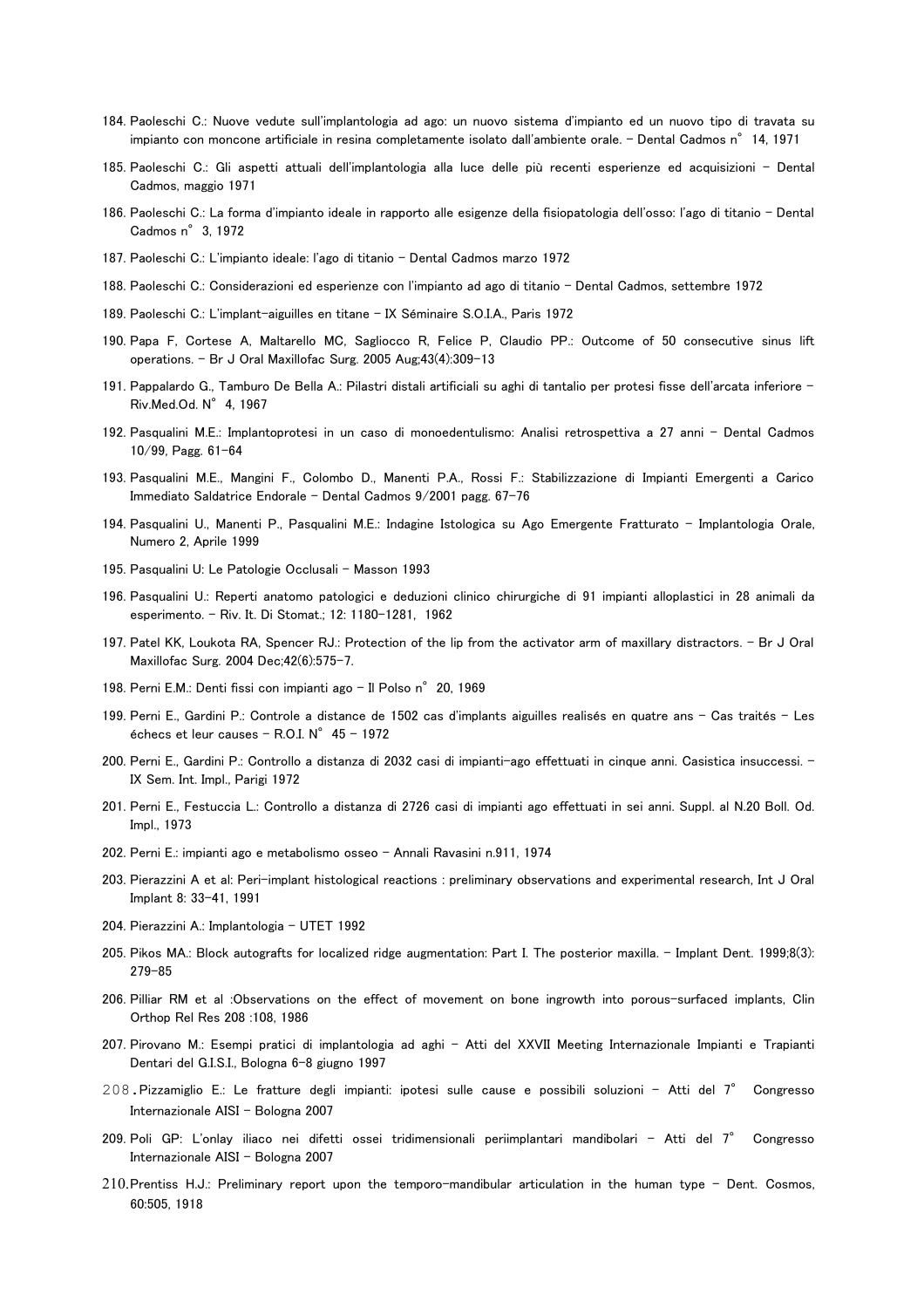- 211. Pruin E.H.: Implantationskurs in der Odonto-Stomatologie Quintessenz Verlag Berlin 1974
- 212. Ramfjord S., Ash M.: L'occlusione Piccin 1969
- 213. Ranaldi E.: Applicazione della vite di Garbaccio Dental Cadmos 3/1985
- 214. Ravaglioli A et al : Interface between hydroxilapatite and mandibular human bone tissue, Biomater 13(3): 162-167, 1992
- 215. Reilly DT, Burstein AH : The elastic and ultimate properties of compact bone tissue, J Biomech 80: 393-405, 1975
- 216. Riccardi L.: Gli aghi negli edentulismi totali inferiori Atti del XXI Meeting Internazionale Impianti e Trapianti Dentari del G.I.S.I., Bologna 31 maggio - 2 giugno 1991
- 217. Riccardi L.: L'impianto ad ago oggi come ieri è sempre una realtà Atti del XXV Meeting Internazionale Impianti e Trapianti Dentari del G.I.S.I., Bologna 26-28 maggio 1995
- 218. Ricciardi A.: 14-year case report: subperiosteal implant after resection of a mandible.  $-$  J Oral Implantol. 1987;13(3): 461-6
- 219. Ring ME : A thousand years of dental implants: a definitive History- Part 2, Compendium , vol 16, n 11, nov 1995
- 220. Rohen J.W., Yokochi C.: Anatomia Umana Piccin 1997, pag.145
- 221. Rossen van, IP et a :Stress-absorbing elements in dental implants,J Prosthet Dent 64: 198-205, 1990
- 222. Rossi F.: Dall'insuccesso al successo: il recupero degli impianti perduti Atti del 7° Congresso Internazionale AISI Bologna 2007
- 223. Sadakah AA, Elgazzar RF, Abdelhady AI.: Intraoral distraction osteogenesis for the correction of facial deformities following temporomandibular joint ankylosis: a modified technique. - Int J Oral Maxillofac Surg. 2006 May;35(5): 399-406. Epub 2006 Feb 28.
- 224. Sailer Hermann F., Pajarola Gion F.: Chirurgia Orale Masson 1997
- 225. Sarnachiaro O., Bonal O., Grato Bur E., Vaamonde A.: Histologische Untersuchung des selbstschneidende Garbaccio Titan Schraubeimplantats (Bicortical Schraube) im Tieversuch - Orale Implantologie 12/1986
- 226. Sayin S, Bengi AO, Gürton AU, Ortakoğlu K.: Rapid canine distalization using distraction of the periodontal ligament: a preliminary clinical validation of the original technique. - Angle Orthod. 2004 Jun;74(3):304-15.
- 227. Saulacić N, Somosa Martín M, de Los Angeles Leon Camacho M, García García A.: Complications in alveolar distraction osteogenesis: A clinical investigation. - J Oral Maxillofac Surg. 2007 Feb;65(2):267-74.
- 228. Scarano A, Degidi M, Iezzi G, Pecora G, Piattelli M, Orsini G, Caputi S, Perrotti V, Mangano C, Piattelli A.: Maxillary sinus augmentation with different biomaterials: a comparative histologic and histomorphometric study in man. -Implant Dent. 2006 Jun;15(2):197-207
- 229. Scher EL.: Use of the incisive canal as a recipient site for root form implants: preliminary clinical reports. Implant Dent. 1994 Spring;3(1):38-41
- 230. Schnitman P, RubensteinJE et al:Three year survival rates, blade implants vs.cantilever clinical trials, abstract, J Dent Res 67 (special issue): 347, 1988
- 231. Schwartz-Arad D., Chaushu G.: The Ways and Wherefores of Immediate Placenment of Implants Into Fresh Extraction Sites: A Literature Review - Journal of Periodontology, 1997, vol. 68, n° 10
- 232. Schwartz-Arad D, Levin L.: Multitier technique for bone augmentation using intraoral autogenous bone blocks. -Implant Dent. 2007 Mar;16(1):5-12.
- 233. Schwartz Z, BoyanBD : Underlying mechanisms at the bone-biomaterial interface, J Cell Biochem 56: 340-347, 1994
- 234. Scialom J.: Regard neuf sur les implants. Une decouverte fortuite: "Les implants aiguilles"- Inf. Dent. N°9 1962
- 235.Scialom J.: Les implants aiguilles a l'heure implantaire Inf. Dent. 18 1962
- 236. Scialom J.: La selle fixe et les risques de infiltration. L'evolution odonto-implantologique, 1963
- 237. Scialom J.: Les implants aiguilles a la croisée des chemins Inf. Dent. 4 1963
- 238. ScialomJ.: Les implants aiguilles Le point technique aprés 3 années d'éxperimentation Inf. Dent. N°52, 1964
- 239. Scialom J.: Des Amplants Aiguilles aux éléments de jonction Rev.Od.Imp. SOIA 1967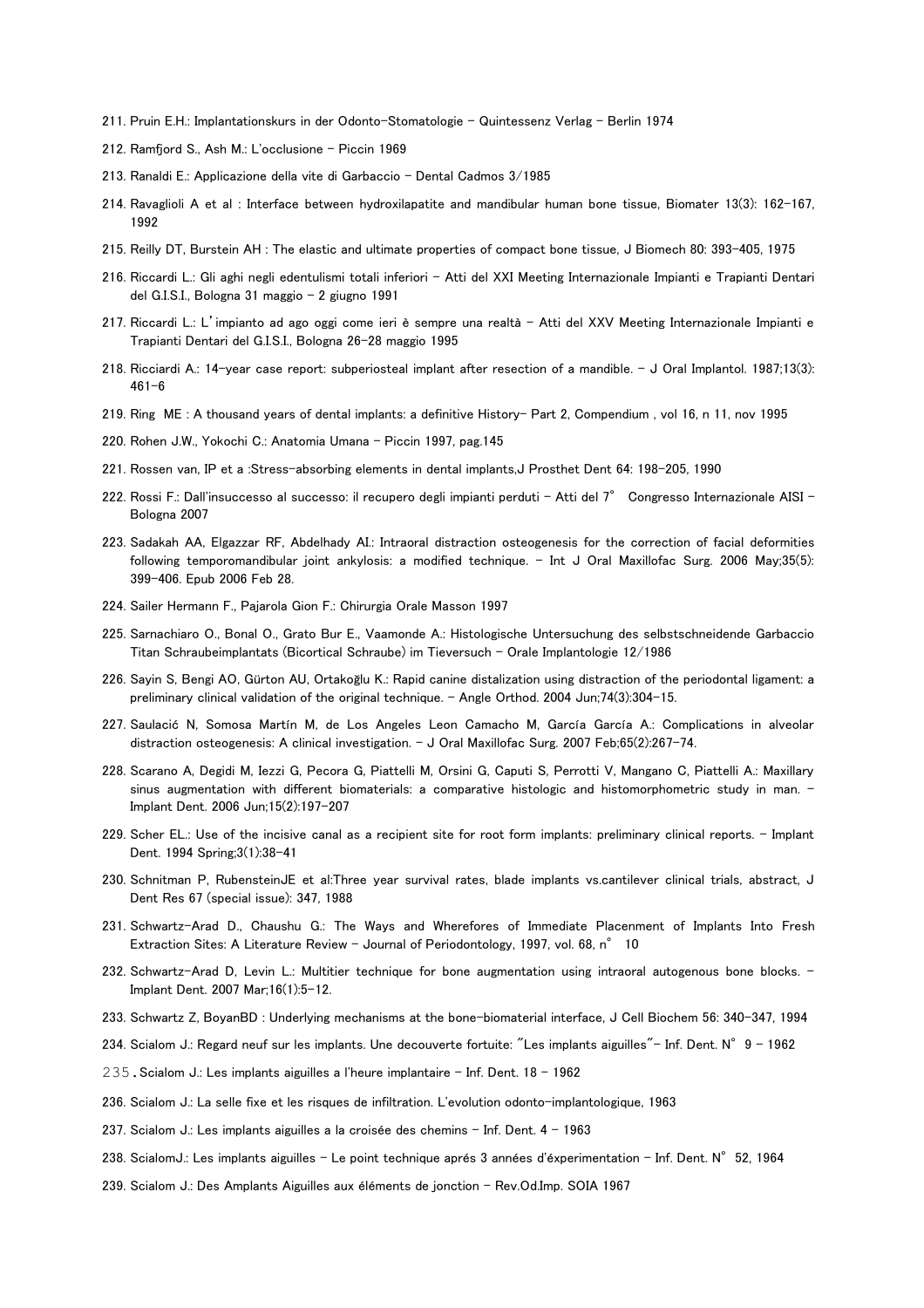- 240.Setz J., Weber H., Benzig U., Geis-Gerstdorfer J.: Klinische Untersuchungenzur funktionellen Belastung stegverschraubter Implantate. Z. Zahnaerztl. Implantol. 5: 24-28, 1989
- 241. Sekine et al : Mobility characteristics and tactile sensitivity of osseointegrated fixture-supporting systems. In van Steenberghe, editor : Tissue integration in oral maxillofacial reconstruction, Amsterdam, 1986, Elsevier.
- 242. Siegele D, Soltasz U:Numerical investigations of the influence of implant shape on stress distribution in the jaw bone, Int J Oral Maxillofac Impl 4:333-340, 1989
- 243. Sirbu I.: Subperiosteal implant technology: report from Rumania. J Oral Implantol. 2003;29(4):189-94.
- 244. Smiler DG, Johnson PW, Lozada JL, Misch C, Rosenlicht JL, Tatum OH Jr, Wagner JR.: Sinus lift grafts and endosseous implants. Treatment of the atrophic posterior maxilla. - Dent Clin North Am. 1992 Jan;36(1):151-86; discussion 187-8
- 245. Smiler DG, Holmes RE.: Sinus lift procedure using porous hydroxyapatite: a preliminary clinical report. J Oral Implantol. 1987;13(2):239-53
- 246. Smithloff M, Fritz ME: The use of blade implants in a selected population of partially edentulous adults : a fifteen year report,J periodontol 58: 589-593, 1987
- 247. Soballe K et al: Tissue ingrowth into titaniumand hydroxilapatite-coated implants during stable and unstable mechanical conditions, J Ortho Res 10(2): 285-299, 1992
- 248. Società Odontologica Impianti Alloplastici: Bollettino Odonto-Implantologico Lugli,Roma 1977
- 249. Spiekermann Hubertus: Implantologia Masson 1995
- 250. Squillantini P.: La saldatrice endorale di Mondani nella prevenzione e nella risoluzione degli insuccessi in implantologia - Atti del 7° Congresso Internazionale AISI – Bologna 2007
- 251. Steflik DE ,McKinneyRV Jr,Koth DL:Ultrastructural comparisons of ceramic and titanium dental implants in vivo: a scanning electron microscopic study, J Biomed Mater Res 23:895-909, 1989
- 252. Steflik DE, Corpe RS, Lake FT et al: Composite morphology of the bone associated support tisue interfaces to osseointegrated dental implants TEM and HVEM analysis,Int J Oral Maxillofac Impl 12: 443-453, 1997
- 253.Steflik DE, McKinneyRV Jr, Koth DL: Light and scanning electron microscopic characterizations of the apical support system to endosteal dental implants, vol 12,p 62, Transactions of the 15<sup>th</sup> Annual Meeting, International Manufacturing Society for Biomaterials, Lake Buena Vista, Fla, 1989
- 254. Strock AE : Experimental work on a method for the replacementof missing teeh By direct implantation of a metal support into the alveolus, Am J Orthod 25:1465, 1939
- 255. Stvrtecky RC, Zarate JO, Borgetti ZA.: Epithelial adhesion and subperiosteal implants. J Oral Implantol. 1989;15(1): 62-5
- 256. Suguimoto RM, Trindade IK, Carvalho RM.: The use of negative pressure for the sinus lift procedure: a technical note. - Int J Oral Maxillofac Implants. 2006 May-Jun;21(3):455-8
- 257. Tamburo De Bella A., La Grassa M.: L'impianto endosseo con aghi di tantalio Giorn. Stomat. Venezie n° 4, 1967
- 258.Tamburo De Bella A., La Grassa M., Musumeci S.: La sostituzione di elementi dentari del gruppo frontale superiore mediante impianti endossei con aghi di tantalio - Giorn. Stomat. Venezie n° 6, 1967
- 259.Tamburo De Bella A., Mondani P.: Richiami e principi di meccanica interessanti la tecnica degli impianti ad ago Boll. Od. Imp. N°8, 1969
- 260.Tamburo De Bella A., Perni E.: La tecnica radiologica pre-, intra- e post-operatoria in implantologia ad ago con gli apparecchi radiografici dentari - Boll.Od.Implant.n° 3, 1970
- 261. Tao X, Fan M, Ling X, Chen W.: Management of mandibular hypoplasia using distraction osteogenesis technique. J Huazhong Univ Sci Technolog Med Sci. 2004;24(1):92-4.
- 262. Tasca G.: Implanto-Protesi, la Clinica e il Laboratorio Rivista di Odontoiatria degli Amici di Brugg n° 4 / 1997 -Masson
- 263.Tauri A.: Aghi curvi nell'implantologia endoossea sistema personale Dental Cadmos n°8 1975
- 264.Tauri A.: "Krumme Nadeln", Referat am 1. Internationalen Implantologie Kongress; Deutsche Akademie fuer Implantationen in der Odonto-Stomatologie - Travemuende 1975